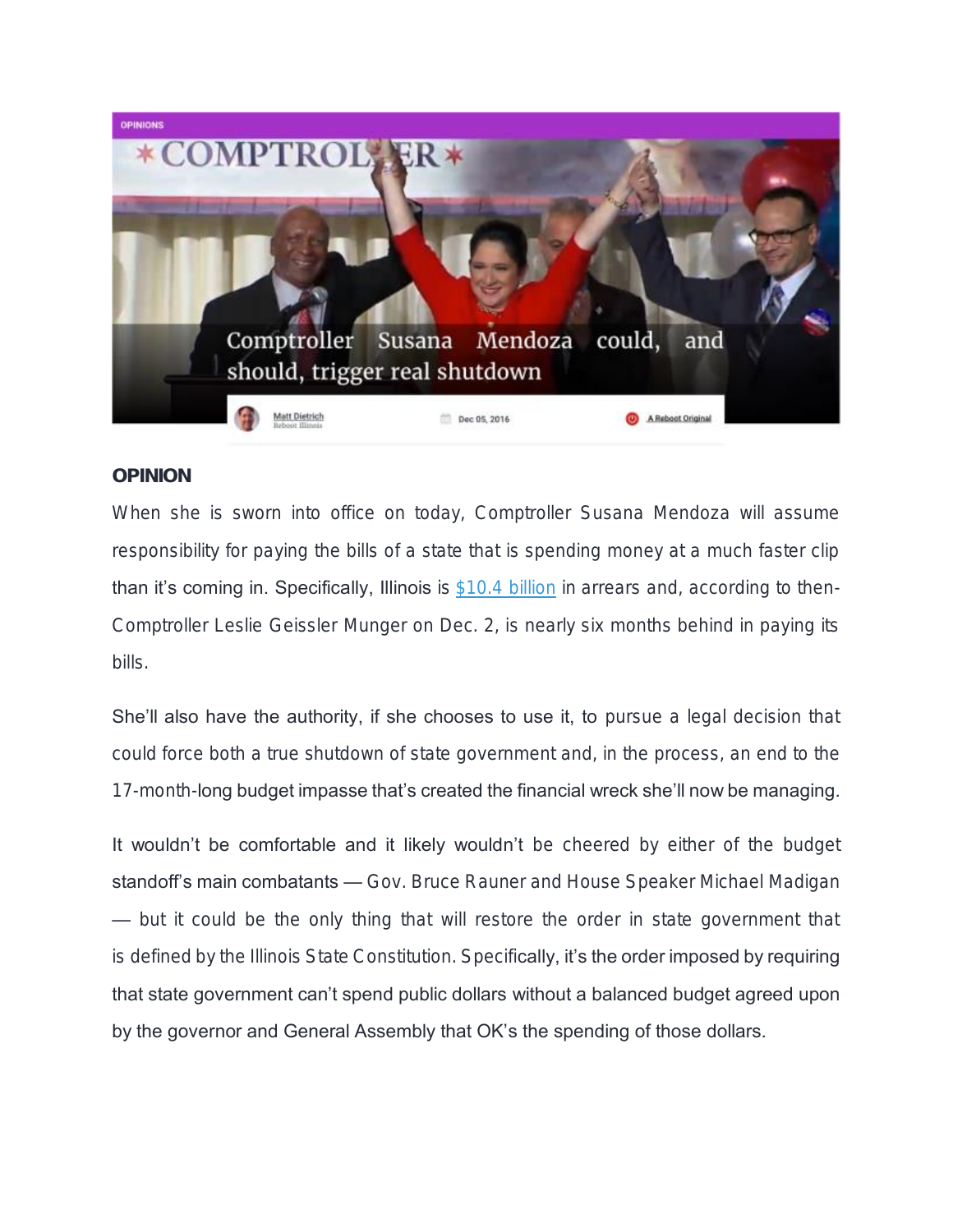**"The General Assembly by law shall make appropriations for all expenditures of public** funds by the State. Appropriations for a fiscal year shall not exceed funds estimated by the General Assembly to be available during that year," says the [Illinois Constitution](http://www.ilga.gov/commission/lrb/con8.htm) in Article VIII, section 2 (b). Those 37 words exist to guard against the very situation we have had in Illinois since July 2015: State government spending public money on autopilot, with incoming revenue irrelevant to outgoing payments, as political leaders engage in a protracted feud. (More on this topic is [here.](http://rebootillinois.com/2015/07/15/illinois-constitution-exists-to-impose-order-not-for-political-convenience/40965/))

The only reason why the Rauner/Madigan budget standoff has been allowed to endure all this time is that most people, if they even know about it, believe they aren't affected by it. An [October survey](http://paulsimoninstitute.siu.edu/_common/documents/opinion-polling/simon-institute-poll/2016/oct-12-psppi-simon-poll-illinois-budget-crisis.pdf) by the Paul Simon Public Policy Institute found that only one-third of Illinoisans say they are directly affected by the budget crisis. This is because state government — or at least the parts of it used most often by most Illinoisans — has been running as normal ever since the last true state budget expired on July 1, 2015.

A court order issued in St. Clair County shortly thereafter declared that state employees must be paid whether or not there is a budget to authorize their paychecks. Failure to pay state employees, wrote St. Clair County Circuit Judge Robert LeChien, would put the state in violation of its contracts with unionized employees. Attorney General Lisa Madigan had [argued strongly otherwise,](http://www.illinoisattorneygeneral.gov/pressroom/2015_07/20150707b.html) but didn't pursue an appeal when the Illinois Supreme Court declined to fast-track the case.

Thus, no state employee has missed a paycheck and no state government offices have had to close in the last 17 months. Rauner and lawmakers also have made sure that elementary and secondary school funding was delivered as scheduled for the 2015-2016 and 2016-2017 school years, so schools statewide have opened on time each fall. That meant they didn't face a large-scale revolt by parents statewide.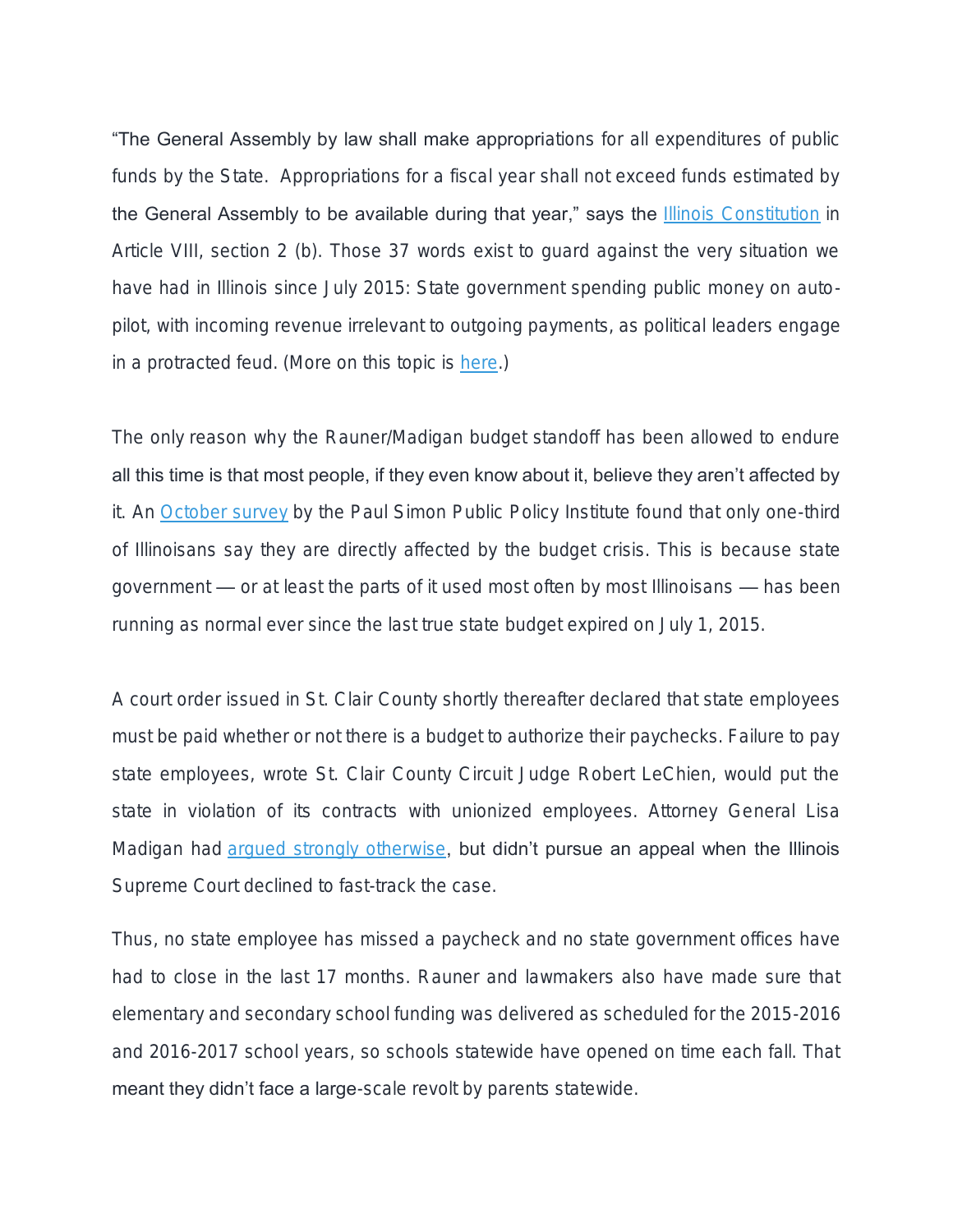In so doing, they've ensured that the budget impasse never became more than an abstract annoyance to most Illinoisans and public anger never created much pressure to address the problem. Rauner and Madigan have been free to continue their standoff with each believing the other eventually will get the blame for whatever damage it causes.

Meanwhile, the state's public universities have been starved. State-promised financial aid to low-income students through the Monetary Award Program never materialized in FY 2016, forcing schools to pick up the tab in hope that the state would follow through. (It did in the temporary "stopgap" budget passed last July, but students and schools this year face the same problem.) Private non-profits that serve the elderly and disabled have laid off staff and cut services because state funding ended.

But those are relatively small constituencies in the grand scheme of Illinois government.

And that \$10.4 billion bill backlog? It eventually will have to be paid, though it'll hit \$13.5 billion by June 30 if Illinois continues on its budget-free spending course, according to the [Governor's Office of Management and Budget.](https://www.illinois.gov/gov/budget/Documents/Economic%20and%20Fiscal%20Policy%20Reports/FY%202016/Economic%20and%20Fiscal%20Policy%20Report%202018-2022%2011.15.16.pdf) When that bill comes due, those who think they aren't affected by the budget crisis will learn otherwise.

While both Rauner and Madigan speak of the many compromises they've offered that have been rebuffed by the other, it should be clear to all that, nearly 18 months into this, neither side is going to budge until they're forced to do so. Rauner is not going to discuss a budget until the Democrats pass some of his reforms (he now says it must be term limits and a property tax freeze) and Madigan has no intention of considering reforms until after a budget is in place. The only thing that *might* force these two to forge a true budget compromise will be a true government shutdown that brings public outcry to a level they can no longer ignore.

That's where Comptroller Mendoza might have a chance to act, if she chooses to do so.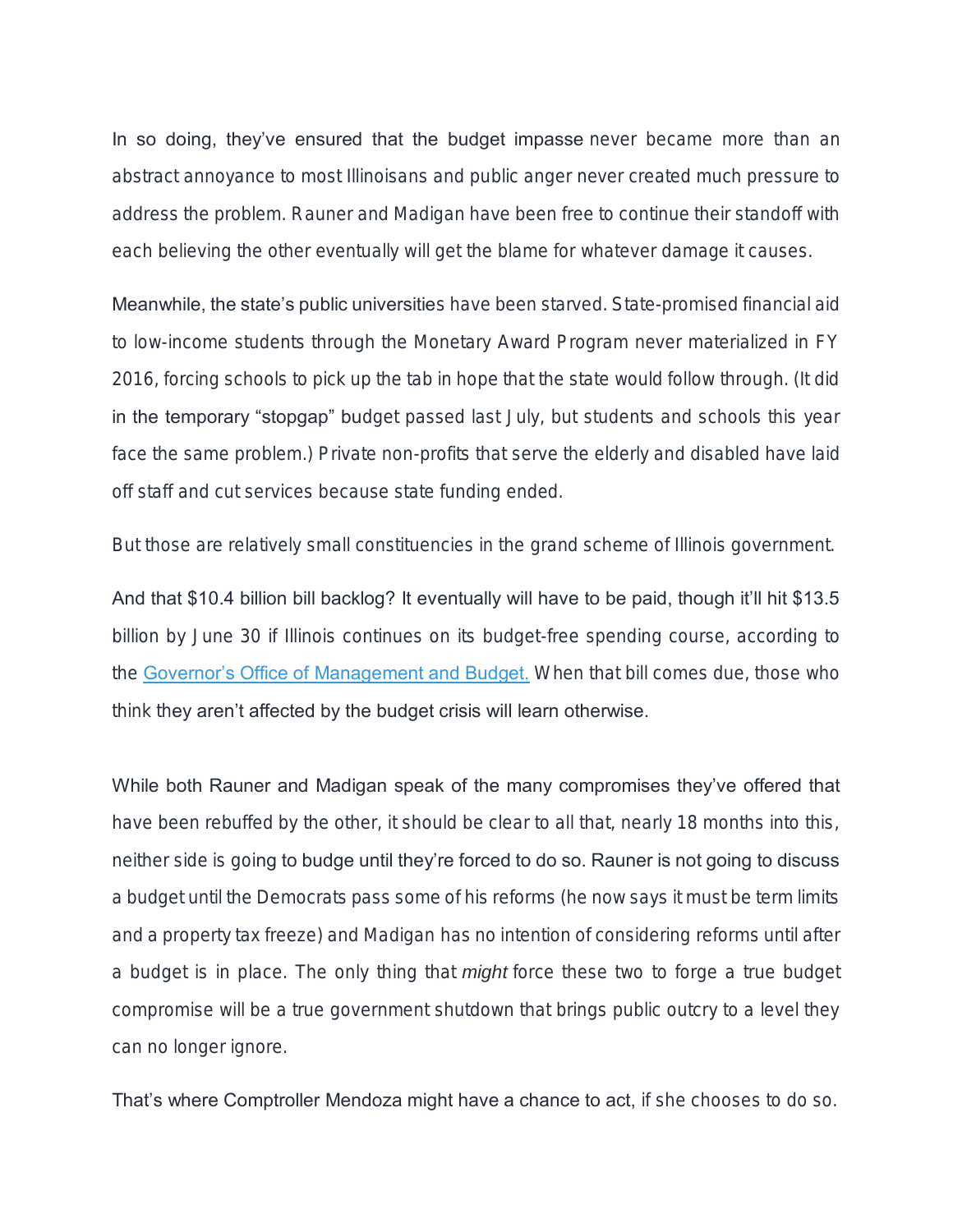In a case in March, the Illinois Supreme Court issued an opinion that appears to contradict the St. Clair County court order under which state employees now are being paid. In the case of [Illinois v. AFSCME Council 31](http://reboot.rebootillinois.netdna-cdn.com/wp-content/uploads/2016/04/afscme-il-sup-ct-3-24-16.pdf) the court cites "a well-defined and dominant public policy under which multiyear collective bargaining agreements are subject to the appropriation power of the State, a power which may only be exercised by the General Assembly."

That statement appears to vindicate Attorney General Madigan's **arguments** back in [summer 2015](http://www.illinoisattorneygeneral.gov/pressroom/2015_07/20150707b.html) that "the Illinois Constitution and case law are clear: The State cannot pay employees without a budget.."

Madigan's office has not pursued the issue of state employee pay further, and has said only that the further action based on the new state supreme court opinion is "under review."

Munger, a Republican who was at odds with Madigan over the state employee pay issue and sided with AFSCME in the St. Clair County case, had no inclination to see the decision reversed. She also had argued that failure to pay all state workers as usual would put the state in violation of federal labor laws.

Mendoza, however, takes control of the state's checkbook at a time unprecedented in state history. Never has the state operated with no budget for so long and its fiscal outlook at the moment is, arguably, the worst in state history. There appears to be no crisis or financial forecast so dire as to make Rauner and Madigan resolve their dispute. But I'd argue that a true government shutdown would create one.

Mendoza last week said she was aware of the March case, but that no decisions would be made on it until her office was up and running.